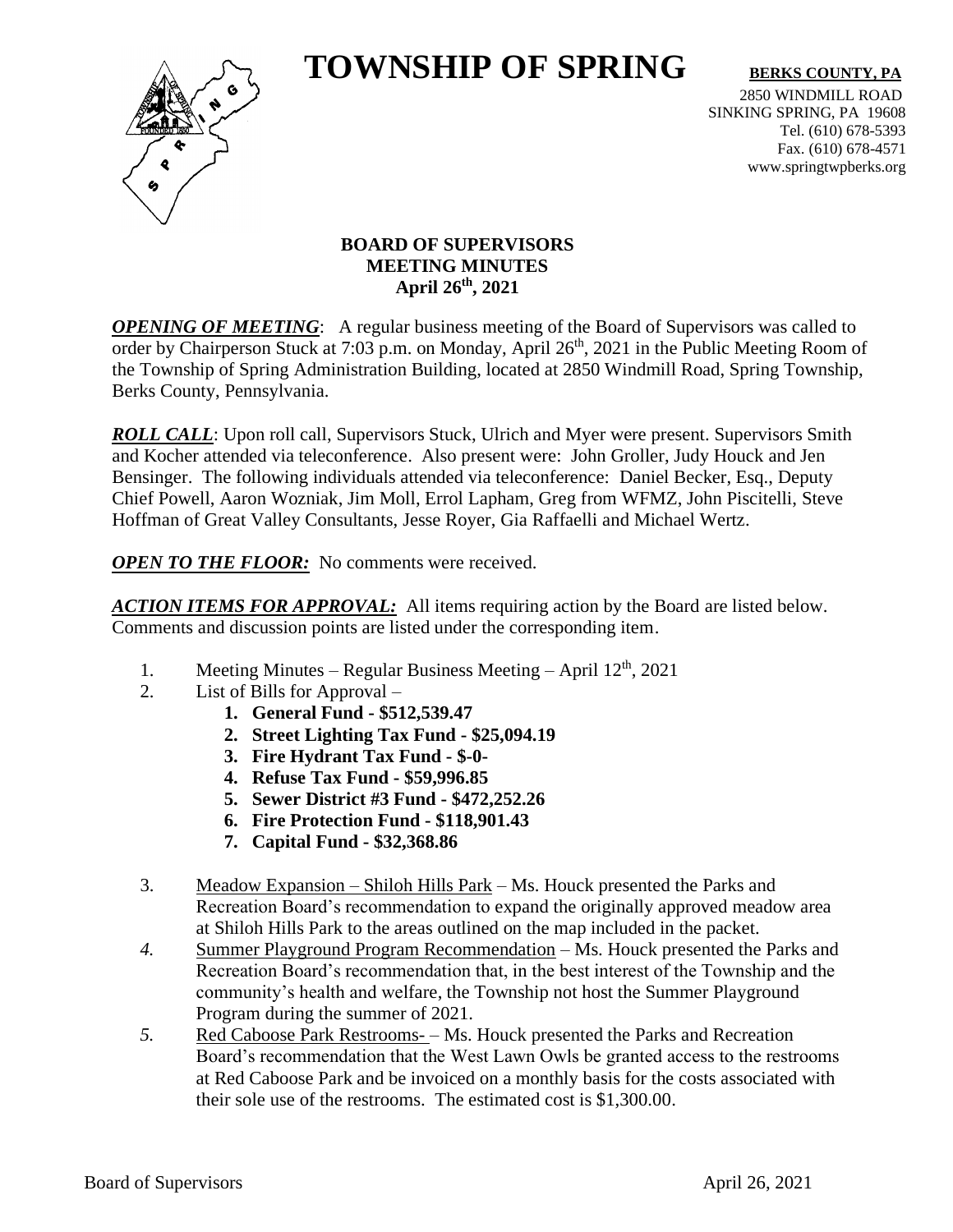## *ACTION ITEMS FOR APPROVAL (Continued)*

- *6.* Purchase Order Police Vehicles –Deputy Chief Powell is requesting permission to purchase four (4) patrol vehicles to replace one (1) 2010 vehicle and three (3) 2015 vehicles. The \$215,976.00 purchase would be made through the PA CoStars Program.
- *7.* Resolution 2021-11 Resolution Supporting House Bill 606 and Senate Bill 419 –Mr. Groller reviewed the resolution supporting the use of radar and LIDAR by municipal police departments.

*Motion to approve Action Items # 1 through 7 was made by Mr. Myer, seconded by Mr. Ulrich. Upon roll call, all Supervisors voted affirmatively with Mr. Ulrich abstaining from voting on Item # 1. MOTION CARRIED.*

## *TOWNSHIP DIRECTORS*

- A. Zoning/Building Codes Department Mr. Wozniak No report.
- B. Parks and Recreation Department Ms. Houck had submitted a written report.
- *C.* Engineering/Planning Department Mr. Moll provided updates on the following:
	- 1. 2021 Street Project The original bid price that was provided was incorrect due to the fact that the Penn Bid system calculated both of the options for Old Fritztown Road. Steve Hoffman of GVC explained the differences between the recycling and reconstruction processes proposed for Old Fritztown Road. Brief discussion was held about the cost savings the Township will realize due to this calculation error and the differences in cost and traffic disruption between recycling and reconstruction.

*Motion to amend the previous motion awarding this contract to H & K Group to reflect the revised total project cost of \$871,814.05, which would continue with the option of recycling of Old Fritztown Road was made by Mr. Myer, seconded by Mr. Ulrich. Upon roll call, all Supervisors voted affirmatively except Ms. Smith. MOTION CARRIED 4 – 1.*

Mr. Myer questioned the bid release date for the road maintenance project and the projected road work for 2022 and 2023. Mr. Hoffman will speak with his co-worker who is handling this project and report back to the Township on the status of these two projects.

- 2. Oxford Avenue Mr. Moll reviewed the resident's plans for the vacation of this alley. The resident plans to keep the area as it is, a paved area that appears to be part of the public street. The resident is also interested in putting an addition on his home. Discussion on the recent paving of this dead end, the Township's ability to collect the cost of this paving and future maintenance of this area was held. The Board is still interested in pursuing this project.
- 3. Wireless Ordinance Hearing Date Mr. Moll requested that the proposed date for the public hearing for this ordinance be changed from May  $24<sup>th</sup>$ , 2021 to June  $14<sup>th</sup>$ , 2021. The Board agrees with the date change.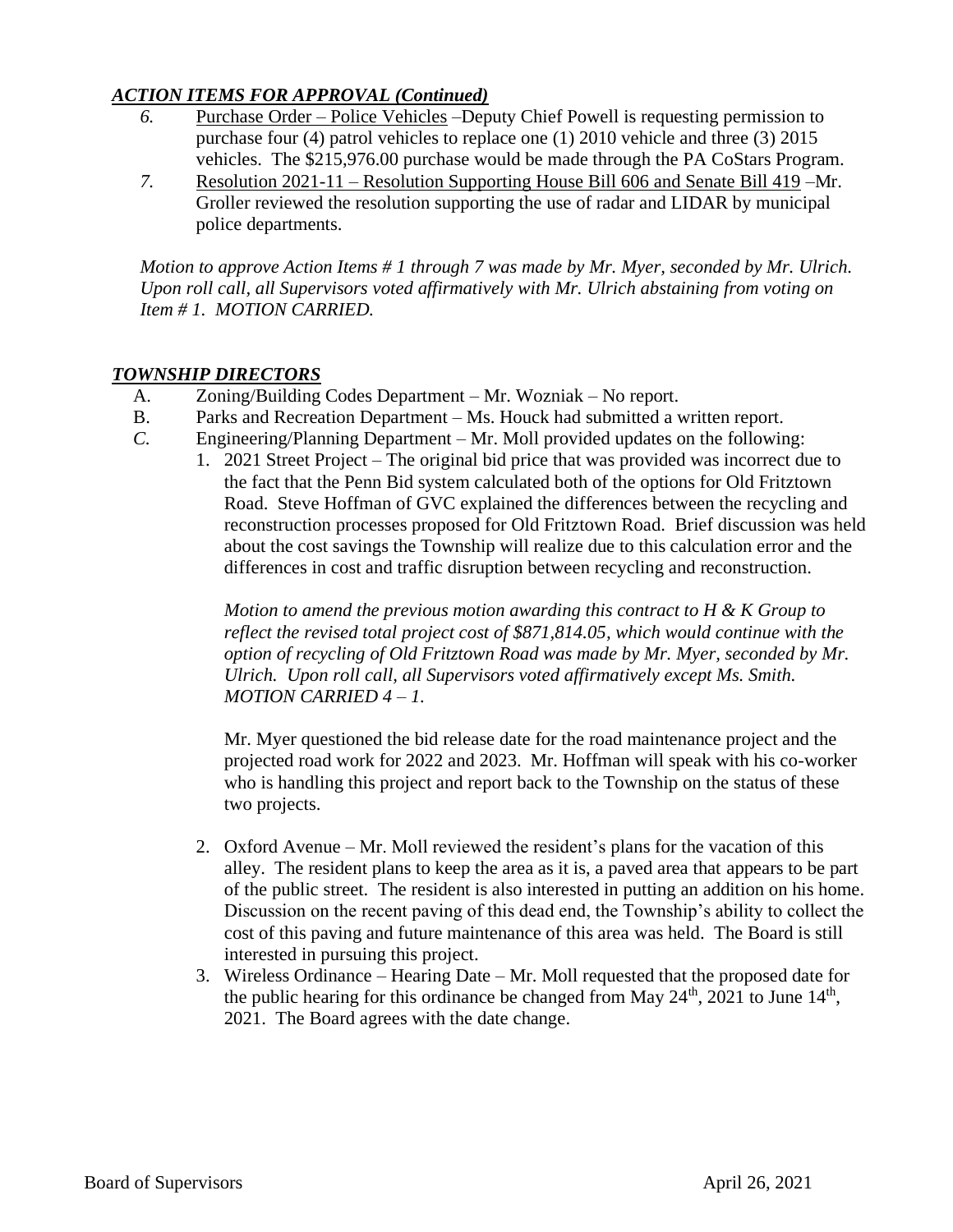## *TOWNSHIP DIRECTORS (Continued)*

4. Resolution 2021-12 – Sewage Facility Planning Module for the Hofmann Tract – Mr. Moll is seeking the Board's approval to complete the Township's portion of the planning module. By completing this module, the Township is certifying that it has the capacity to handle the sewage from this project. At the last meeting, the Board approved the preliminary design work for the necessary improvements to the Wyomissing Interceptor but did not actually approve the project itself. After speaking with Entech, it was determined that the modules could be submitted without our certification that there was sufficient capacity. This resolution would permit the submission of this planning module. Discussion was held about the developer paying their share of the improvements. During the meeting, Mr. Becker verbally confirmed with Ms. Raffaelli that her client, Metropolitan Development, agrees with paying their share of the improvements.

*Motion to authorize the submission of the Sewage Facility Planning Module for the Hofmann Tract contingent upon receiving Entech's recommendation that the capacity component of the planning modules may be completed and the agreement by Metropolitan Development to pay for their proportionate share of the sanitary sewer improvements cost was made by Mr. Kocher, seconded by Ms. Smith. Upon roll call, all Supervisors voted affirmatively. MOTION CARRIED.*

- D. Finance Department Mr. Groller No Report
- E. Human Resources Ms. Reardon No Report.
- F. Public Works Mr. Darrah No Report

#### *PUBLIC SAFETY*

- A. Police Department Deputy Chief Powell
	- 1. Monthly Report The monthly report was submitted.
	- 2. Investigation Update Deputy Chief Powell gave a brief update on the shooting incident on April  $12<sup>th</sup>$ , 2021. The Board congratulated the Department on their handling of the project. Deputy Chief Powell expressed his thanks for the support they received from other agencies during this event.
- B. Township of Spring Fire Rescue Services Chief Hackman No Report.
- C. West Side Regional EMA Mr. Bausher No Report.

*SOLICITOR –* Mr. Becker – At Mr. Moll's request Mr. Becker provided a brief review of the following projects: Gray Ghost Lane Fire Hydrant project, the Glenridge Subdivision and the Reedy Road Pump Station projects.

*OLD BUSINESS:* None

#### *NEW BUSINESS:* None